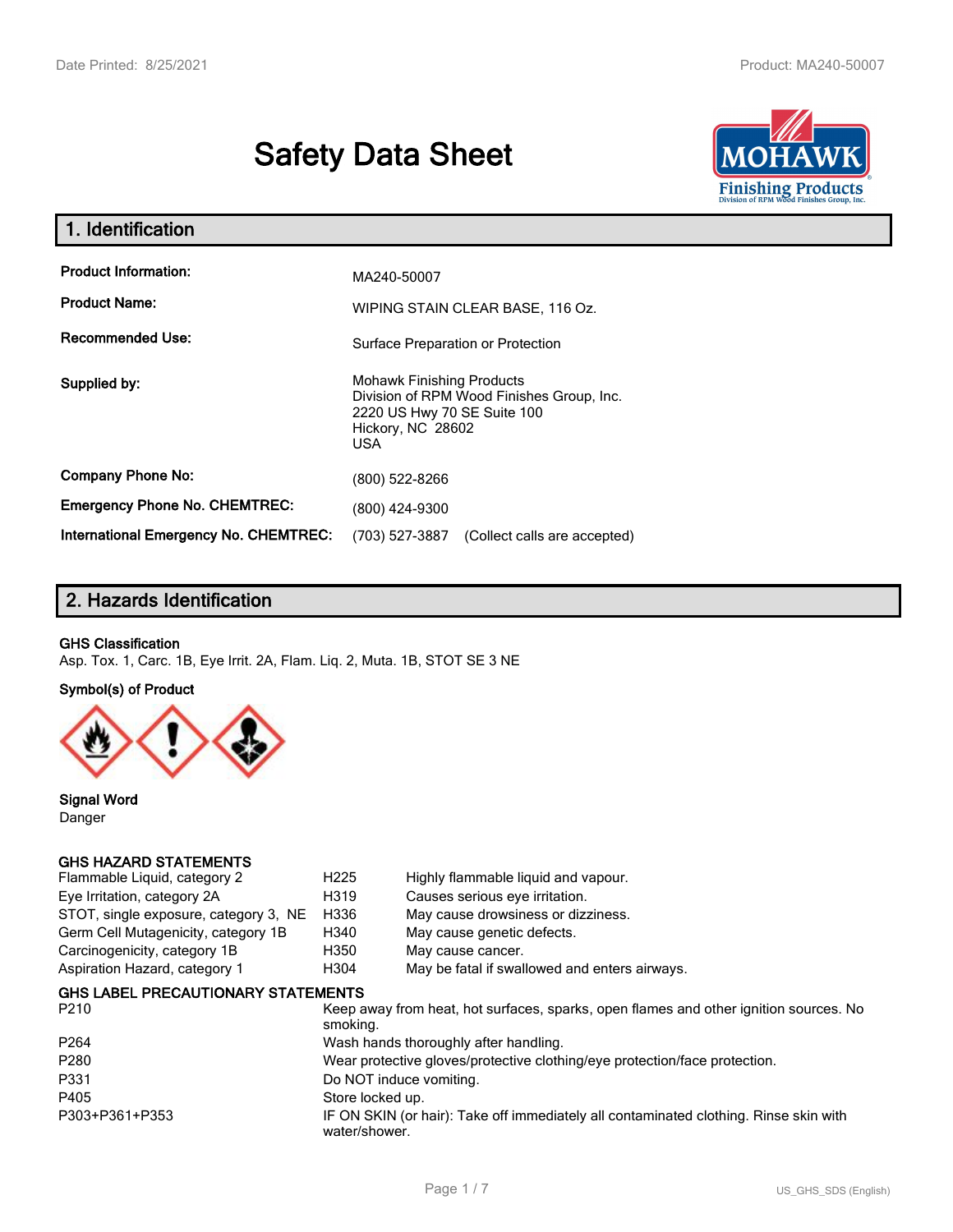| P305+P351+P338                          | IF IN EYES: Rinse cautiously with water for several minutes. Remove contact lenses, if<br>present and easy to do. Continue rinsing. |
|-----------------------------------------|-------------------------------------------------------------------------------------------------------------------------------------|
| P403+P233                               | Store in a well-ventilated place. Keep container tightly closed.                                                                    |
| P <sub>201</sub>                        | Obtain special instructions before use.                                                                                             |
| P312                                    | Call a POISON CENTER or doctor/physician if you feel unwell.                                                                        |
| P304+P340                               | IF INHALED: Remove person to fresh air and keep comfortable for breathing.                                                          |
| P308+P313                               | IF exposed or concerned: Get medical advice/attention.                                                                              |
| P337+P313                               | If eye irritation persists: Get medical advice/attention.                                                                           |
| P403+P235                               | Store in a well-ventilated place. Keep cool.                                                                                        |
| P301+P310                               | IF SWALLOWED: Immediately call a POISON CENTER or doctor/physician.                                                                 |
| <b>GHS SDS PRECAUTIONARY STATEMENTS</b> |                                                                                                                                     |
| P240                                    | Ground/bond container and receiving equipment.                                                                                      |
| P <sub>241</sub>                        | Use explosion-proof electrical/ventilating/lighting/equipment.                                                                      |
| P <sub>242</sub>                        | Use only non-sparking tools.                                                                                                        |
| P <sub>243</sub>                        | Take precautionary measures against static discharge.                                                                               |

## **3. Composition/Information on ingredients**

| <b>Chemical Name</b>            | CAS-No.       | Wt. %       | <b>GHS Symbols</b> | <b>GHS Statements</b> |
|---------------------------------|---------------|-------------|--------------------|-----------------------|
| acetone                         | 67-64-1       | $10 - 25$   | GHS02-GHS07        | H225-302-319-332-336  |
| aromatic hydrocarbons           | 64742-94-5    | $2.5 - 10$  | GHS07-GHS08        | H304-332              |
| aliphatic petroleum distillates | 64742-47-8    | $2.5 - 10$  | GHS07-GHS08        | H304-332              |
| naphthalene                     | $91 - 20 - 3$ | $0.1 - 1.0$ | GHS06-GHS08        | H302-312-330-351      |
| aliphatic hydrocarbons          | 8052-41-3     | $0.1 - 1.0$ | GHS08              | H304-340-350-372      |
| aromatic hydrocarbons           | 64742-95-6    | $0.1 - 1.0$ | GHS06-GHS08        | H304-331-340-350      |

The exact percentage (concentration) of ingredients is being withheld as a trade secret.

The text for GHS Hazard Statements shown above (if any) is given in the "Other information" Section.

## **4. First-aid Measures**



FIRST AID - EYE CONTACT: IF IN EYES: Rinse cautiously with water for several minutes. Remove contact lenses, if present and easy to do. Continue rinsing. If eye irritation persists: Get medical advice/attention.

FIRST AID - SKIN CONTACT: IF ON SKIN (or hair): Take off immediately all contaminated clothing. Rinse skin with water/shower.

FIRST AID - INGESTION: Do NOT induce vomiting. IF SWALLOWED: Immediately call a POISON CENTER or doctor/physician.

FIRST AID - INHALATION: IF INHALED: Remove person to fresh air and keep comfortable for breathing.

## **5. Fire-fighting Measures**

**SPECIAL FIREFIGHTING PROCEDURES:** Evacuate all persons from the fire area to a safe location. Move non-burning material, as feasible, to a safe location as soon as possible. Fire fighters should be protected from potential explosion hazards while extinguishing the fire. Wear self-contained breathing apparatus (SCBA) and full fire-fighting protective clothing. Thoroughly decontaminate all protective equipment after use. Containers of this material may build up pressure if exposed to heat (fire). Use water spray to cool fire-exposed containers. Use water spray to disperse vapors if a spill or leak has not ignited. DO NOT extinguish a fire resulting from the flow of flammable liquid until the flow of the liquid is effectively shut off. This precaution will help prevent the accumulation of an explosive vapor-air mixture after the initial fire is extinguished.

**FIREFIGHTING EQUIPMENT:** This is a NFPA/OSHA Class 1B or less flammable liquid. Follow NFPA30, Chapter 16 for fire protection and fire suppression. Use a dry chemical, carbon dioxide, or similar ABC fire extinguisher for incipeint fires. Water may be used to cool and prevent rupture of containers that are exposed to heat from fire.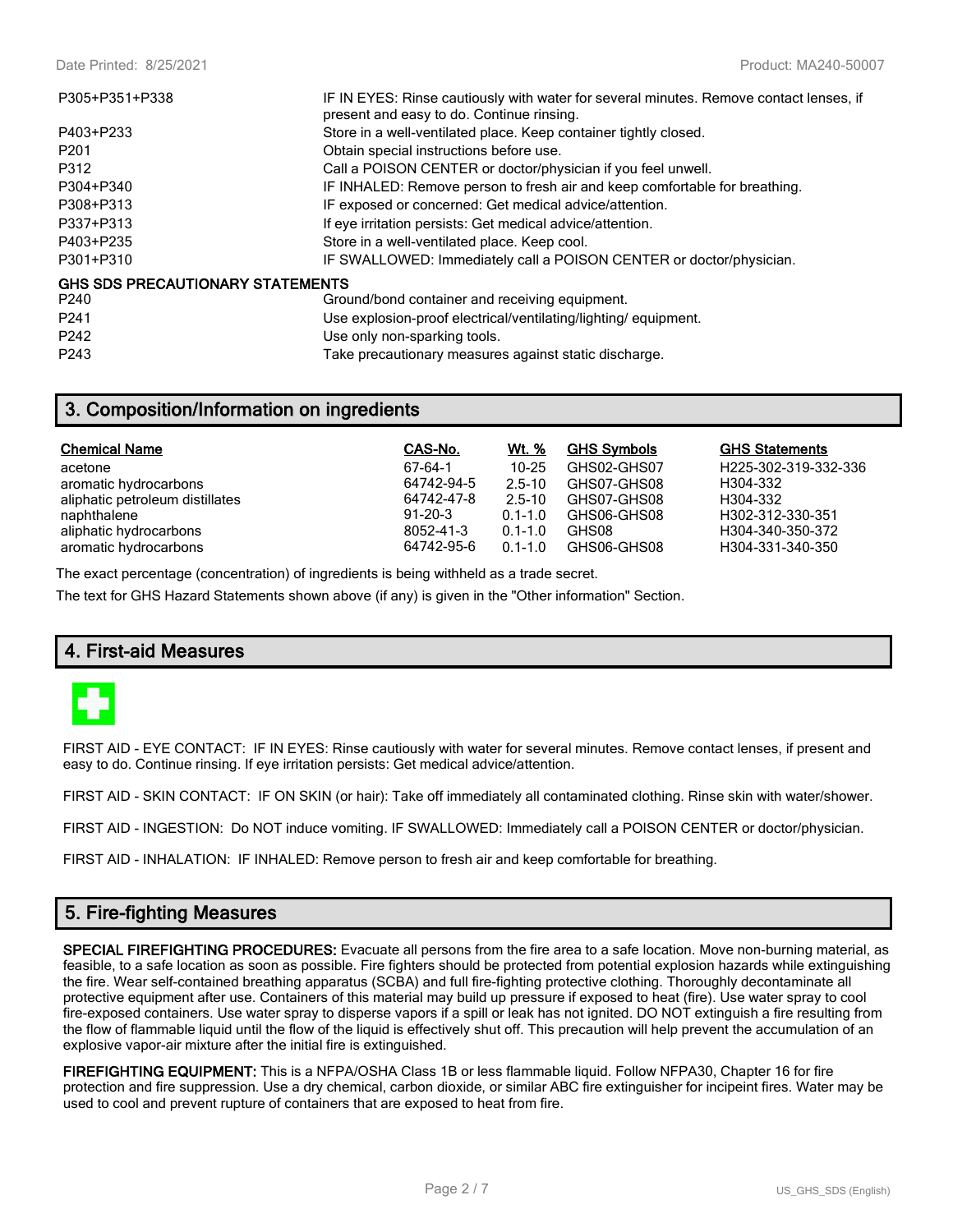# **6. Accidental Release Measures**

#### **ENVIRONMENTAL MEASURES:** No Information

**STEPS TO BE TAKEN IN CASE MATERIAL IS RELEASED OR SPILLED:** Follow personal protective equipment recommendations found in Section VIII. Personal protective equipment needs must be evaluated based on information provided on this sheet and the special circumstances created by the spill including; the material spilled, the quantity of the spill, the area in which the spill occurred, and the training and the expertise of employees in the area responding to the spill. Never exceed any occupational exposure limits. Shut off ignition sources; including electrical equipment and flames. Do not allow smoking in the area. Do not allow the spilled product to enter public drainage system or open waterways.

## **7. Handling and Storage**



**HANDLING:** Avoid inhalation and contact with eyes, skin, and clothing. Wash hands thoroughly after handling and before eating or drinking. In keeping with safe handling practices, avoid ignition sources (smoking, flames, pilot lights, electrical sparks); ground and bond containers when transferring the material to prevent static electricity sparks that could ignite vapor and use spark proof tools and explosion proof equipment. Empty containers may retain product residue or vapor. Do not pressurize, cut, weld, braze, solder, drill, grind, or expose container to heat, flame, sparks, static electricity, or other sources of ignition. Any of these actions can potentially cause an explosion that may lead to injury.

**STORAGE:** Keep containers closed when not in use. Store in cool well ventilated space away from incompatible materials.

## **8. Exposure Controls/Personal Protection**

| Ingredients with Occupational Exposure Limits |                      |                       |                     |                         |  |  |
|-----------------------------------------------|----------------------|-----------------------|---------------------|-------------------------|--|--|
| <b>Chemical Name</b>                          | <b>ACGIH TLV-TWA</b> | <b>ACGIH-TLV STEL</b> | <b>OSHA PEL-TWA</b> | <b>OSHA PEL-CEILING</b> |  |  |
| acetone                                       | $250$ ppm            | 500 ppm               | $1000$ ppm          | N.D.                    |  |  |
| aromatic hydrocarbons                         | N.D.                 | N.D.                  | N.D.                | N.D.                    |  |  |
| aliphatic petroleum distillates               | N.D.                 | N.D.                  | N.D.                | N.D.                    |  |  |
| naphthalene                                   | $10$ ppm             | N.D.                  | $10$ ppm            | N.D.                    |  |  |
| aliphatic hydrocarbons                        | $100$ ppm            | N.D.                  | 500 ppm             | N.D.                    |  |  |
| aromatic hydrocarbons                         | N.D.                 | N.D.                  | N.D.                | N.D.                    |  |  |

**Further Advice: MEL = Maximum Exposure Limit OES = Occupational Exposure Standard SUP = Supplier's Recommendation Sk = Skin Sensitizer N.E. = Not Established N.D. = Not Determined**

#### **Personal Protection**

**RESPIRATORY PROTECTION:** Use adequate engineering controls and ventilation to keep levels below recommended or statutory exposure limits. If exposure levels exceed limits use appropriate approved respiratory protection equipment.

**SKIN PROTECTION:** Wear chemical resistant footwear and clothing such as gloves, an apron or a whole body suit as appropriate.



**EYE PROTECTION:** Wear chemical-resistant glasses and/or goggles and a face shield when eye and face contact is possible due to splashing or spraying of material.



**OTHER PROTECTIVE EQUIPMENT:** No Information



**HYGIENIC PRACTICES:** It is good practice to avoid contact with the product and/or its vapors, mists or dust by using appropriate protective measures. Wash thoroughly after handling and before eating or drinking.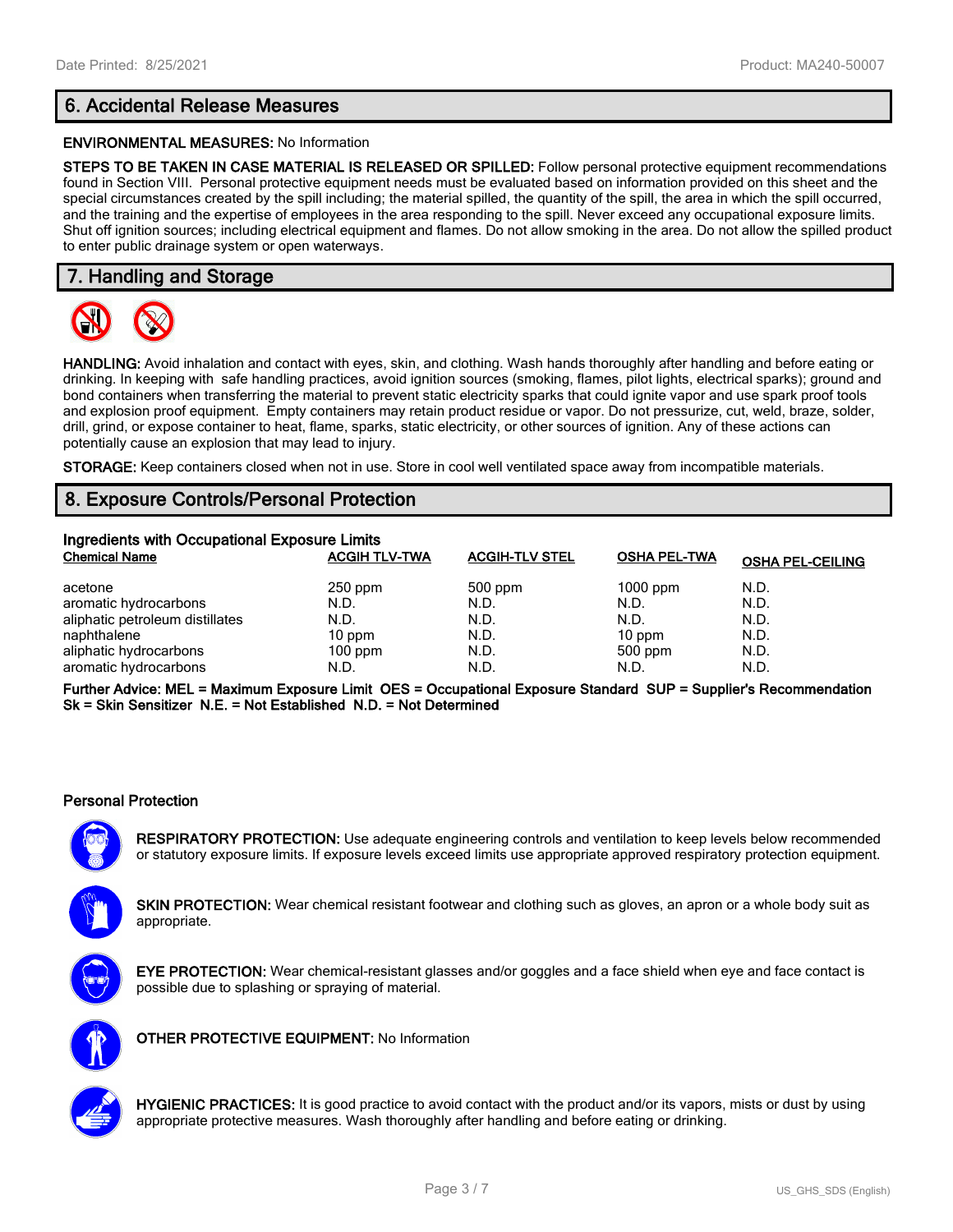**N.I. = No Information**

# **9. Physical and Chemical Properties**

| Appearance:                    | Clear Liquid               | <b>Physical State:</b>                      | <b>LIQUID</b>   |
|--------------------------------|----------------------------|---------------------------------------------|-----------------|
| Odor:                          | Oily Hydrocarbon           | <b>Odor Threshold:</b>                      | Not determined  |
| Density, g/cm3:                | 0.891                      | pH:                                         | Not determined  |
| Freeze Point, °F:              | Not determined             | Viscosity:                                  | Not determined  |
| <b>Solubility in Water:</b>    | Not determined             | Partition Coefficient, n-octanol/<br>water: | Not determined  |
| Decomposition temperature, °F: | Not determined             | <b>Explosive Limits, %:</b>                 | Not determined  |
| Boiling Range, °F:             | $>100$ °F                  | Flash Point, °F:                            | -4 $^{\circ}$ F |
| Combustibility:                | <b>Supports Combustion</b> | Auto-Ignition Temperature, °F:              | Not determined  |
| <b>Evaporation Rate:</b>       | Faster than Diethyl Ether  | Vapor Pressure, mmHg:                       | Not determined  |
| <b>Vapor Density:</b>          | Not determined             |                                             |                 |

## **10. Stability and reactivity**

**STABILITY:** Stable under normal conditions.

**CONDITIONS TO AVOID:** Heat, flames and sparks.

**INCOMPATIBILITY:** Acids, Bases, Oxidizing agents

**HAZARDOUS DECOMPOSITION PRODUCTS:** Not determined.

## **11. Toxicological information**

**Practical Experiences**

**EMERGENCY OVERVIEW:** No Information

**EFFECT OF OVEREXPOSURE - EYE CONTACT:** No Information

**EFFECT OF OVEREXPOSURE - INGESTION:** No Information

**EFFECT OF OVEREXPOSURE - INHALATION:** No Information

**EFFECT OF OVEREXPOSURE - SKIN CONTACT:** No Information

**CARCINOGENICITY:** May cause cancer.

#### **PRIMARY ROUTE(S) OF ENTRY:**

**Eye Contact, Skin Contact, Ingestion, Inhalation**

## **Acute Toxicity Values**

**The acute effects of this product have not been tested. Data on individual components are tabulated below**

| CAS-No. | <b>Chemical Name</b> | Ora |
|---------|----------------------|-----|
| 67-64-1 | acetone              | 180 |

**CAS-No. Chemical Name Oral LD50 Dermal LD50 Vapor LC50** 00 mg/kg Rat 20000 mg/kg Rabbit 50.1 mg/L Rat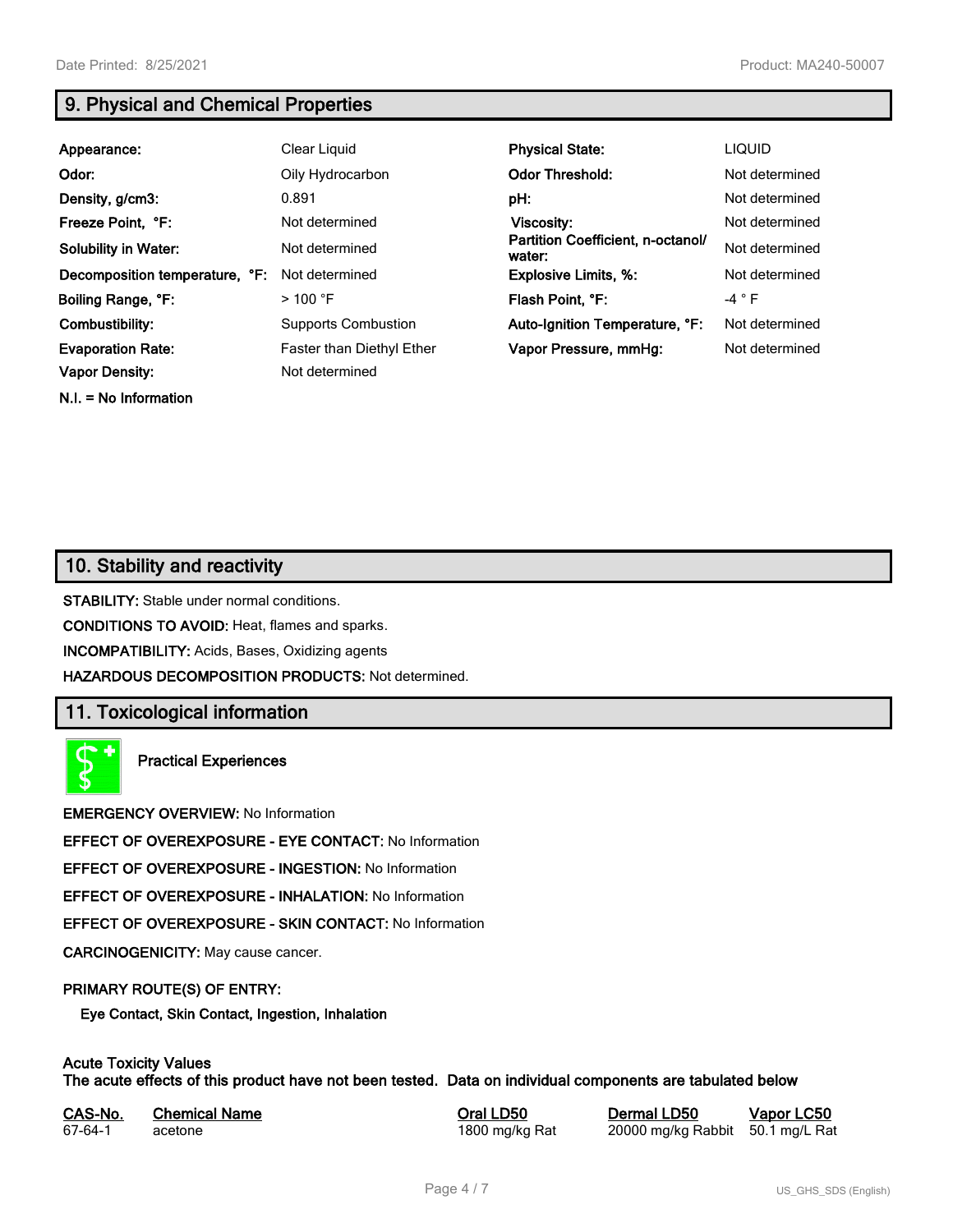>6000 mg/kg Rat >3160 mg/kg Rabbit >17.1 mg/L Rat  $>5000$  mg/kg Rat  $>2000$  mg/kg Rabbit  $>13$  mg/L Rat 1110 mg/kg Rat  $1120$  mg/kg Rabbit  $>0.4$  mg/L Rat >5000 mg/kg Rat >3160 mg/kg Rat 21 mg/L Rat 14000 mg/kg Rat >2000 mg/kg Rabbit >4.96 mg/l Rat

| 64742-94-5    | aromatic hydrocarbons           |
|---------------|---------------------------------|
| 64742-47-8    | aliphatic petroleum distillates |
| $91 - 20 - 3$ | naphthalene                     |
| 8052-41-3     | aliphatic hydrocarbons          |
| 64742-95-6    | aromatic hydrocarbons           |

#### **N.I. = No Information**

## **12. Ecological information**

**ECOLOGICAL INFORMATION:** Ecological evaluation of this material has not been performed; however, do not allow the product to be released to the environment without governmental approval/permits.

## **13. Disposal Information**



# **Product**

**DISPOSAL METHOD:** Waste from this material may be a listed and/or characteristic hazardous waste. Dispose of material, contaminated absorbent, container and unused contents in accordance with local, state, and federal regulations.

**STEPS TO BE TAKEN IN CASE MATERIAL IS RELEASED OR SPILLED:** Follow personal protective equipment recommendations found in Section VIII. Personal protective equipment needs must be evaluated based on information provided on this sheet and the special circumstances created by the spill including; the material spilled, the quantity of the spill, the area in which the spill occurred, and the training and the expertise of employees in the area responding to the spill. Never exceed any occupational exposure limits. Shut off ignition sources; including electrical equipment and flames. Do not allow smoking in the area. Do not allow the spilled product to enter public drainage system or open waterways.

## **14. Transport Information**

**SPECIAL TRANSPORT PRECAUTIONS:** No Information

**DOT:** CONSUMER COMMODITY

**IATA:** UN1263, PAINT, 3, II

**IMDG:** UN1263, PAINT, 3, II

## **15. Regulatory Information**

## **U.S. Federal Regulations:**

#### **CERCLA - SARA Hazard Category**

This product has been reviewed according to the EPA 'Hazard Categories' promulgated under Sections 311 and 312 of the Superfund Amendment and Reauthorization Act of 1986 (SARA Title III) and is considered, under applicable definitions, to meet the following categories:

Fire Hazard, Acute Health Hazard, Chronic Health Hazard

#### **SARA SECTION 313**

This product contains the following substances subject to the reporting requirements of Section 313 of Title III of the Superfund Amendment and Reauthorization Act of 1986 and 40 CFR part 372:

| <b>Chemical Name</b> | <b>CAS-No.</b> | <u>Wt. %</u> |
|----------------------|----------------|--------------|
| naphthalene          | $91 - 20 - 3$  | 0.94         |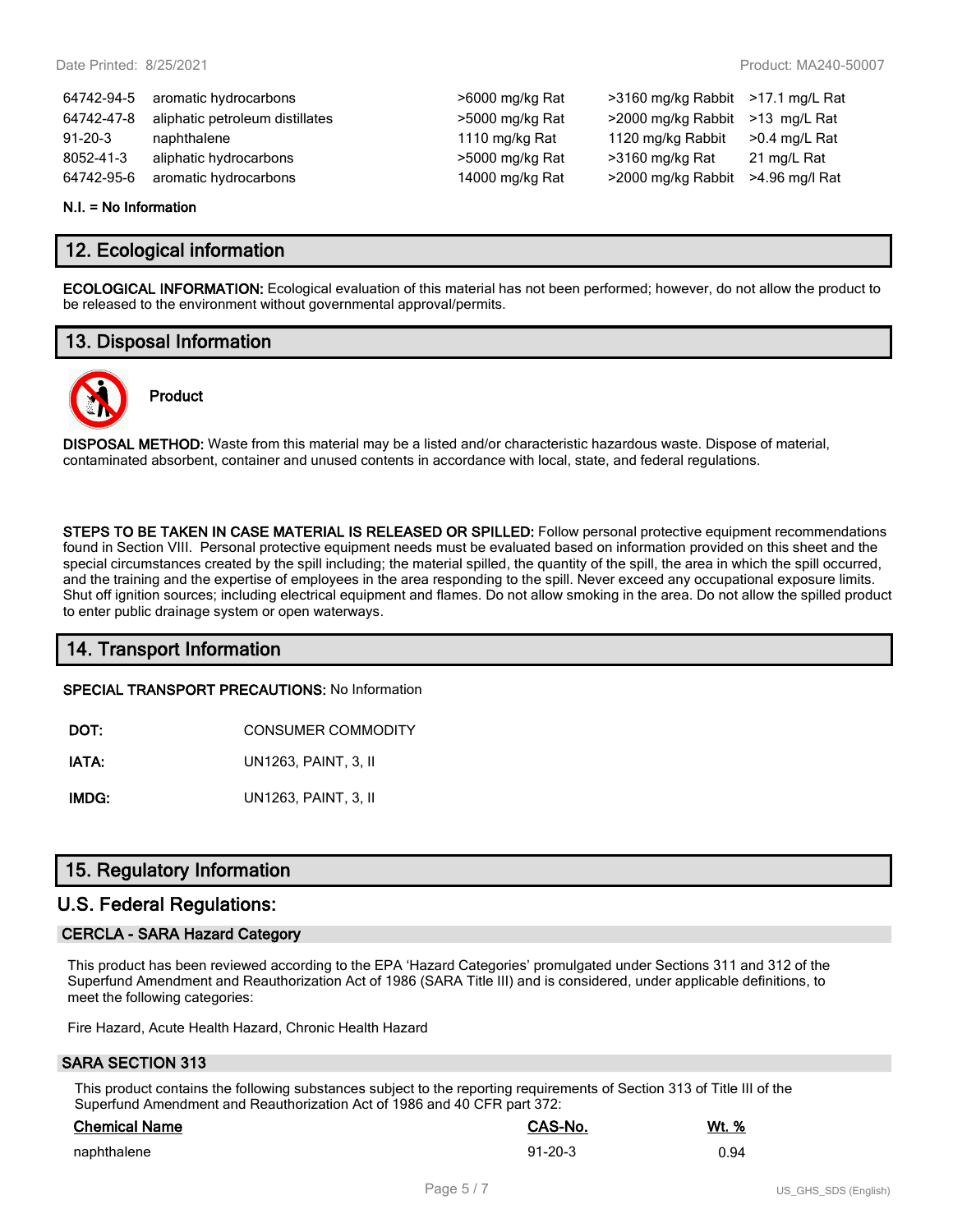### **TOXIC SUBSTANCES CONTROL ACT**

This product contains the following chemical substances subject to the reporting requirements of TSCA 12(B) if exported from the United States:

No TSCA components exist in this product.

# **U.S. State Regulations:**

## **CALIFORNIA PROPOSITION 65**

WARNING: Cancer - www.P65Warnings.ca.gov.

Naphthalene, Cancer, 0.9357%

| 16. Other Information                                                                                                                                                                       |                                                                                                                                                                                                                                                                                                                                                                                                                                               |                              |                    |                         |                             |                         |
|---------------------------------------------------------------------------------------------------------------------------------------------------------------------------------------------|-----------------------------------------------------------------------------------------------------------------------------------------------------------------------------------------------------------------------------------------------------------------------------------------------------------------------------------------------------------------------------------------------------------------------------------------------|------------------------------|--------------------|-------------------------|-----------------------------|-------------------------|
| <b>Revision Date:</b>                                                                                                                                                                       | 7/24/2021                                                                                                                                                                                                                                                                                                                                                                                                                                     |                              |                    | <b>Supersedes Date:</b> |                             | 4/24/2020               |
| Reason for revision:                                                                                                                                                                        | Substance and/or Product Properties Changed in Section(s):<br>02 - Hazards Identification<br>09 - Physical & Chemical Information<br>11 - Toxicological Information                                                                                                                                                                                                                                                                           |                              |                    |                         |                             |                         |
| Datasheet produced by:                                                                                                                                                                      |                                                                                                                                                                                                                                                                                                                                                                                                                                               | <b>Regulatory Department</b> |                    |                         |                             |                         |
| <b>HMIS Ratings:</b>                                                                                                                                                                        |                                                                                                                                                                                                                                                                                                                                                                                                                                               |                              |                    |                         |                             |                         |
| $\overline{2}$<br>Health:                                                                                                                                                                   | <b>Flammability:</b>                                                                                                                                                                                                                                                                                                                                                                                                                          | 3                            | <b>Reactivity:</b> | 0                       | <b>Personal Protection:</b> | $\overline{\mathsf{x}}$ |
| Volatile Organic Compounds, gr/ltr:                                                                                                                                                         |                                                                                                                                                                                                                                                                                                                                                                                                                                               |                              | 211                |                         |                             |                         |
| Text for GHS Hazard Statements shown in Section 3 describing each ingredient:                                                                                                               |                                                                                                                                                                                                                                                                                                                                                                                                                                               |                              |                    |                         |                             |                         |
| H <sub>225</sub><br>H302<br>H304<br>H312<br>H319<br>H330<br>H331<br>H332<br>H336<br>H340<br>H350<br>H351<br>H372<br>Icons for GHS Pictograms shown in Section 3 describing each ingredient: | Highly flammable liquid and vapour.<br>Harmful if swallowed.<br>May be fatal if swallowed and enters airways.<br>Harmful in contact with skin.<br>Causes serious eye irritation.<br>Fatal if inhaled.<br>Toxic if inhaled.<br>Harmful if inhaled.<br>May cause drowsiness or dizziness.<br>May cause genetic defects.<br>May cause cancer.<br>Suspected of causing cancer.<br>Causes damage to organs through prolonged or repeated exposure. |                              |                    |                         |                             |                         |
| GHS02<br>GHS06                                                                                                                                                                              |                                                                                                                                                                                                                                                                                                                                                                                                                                               |                              |                    |                         |                             |                         |